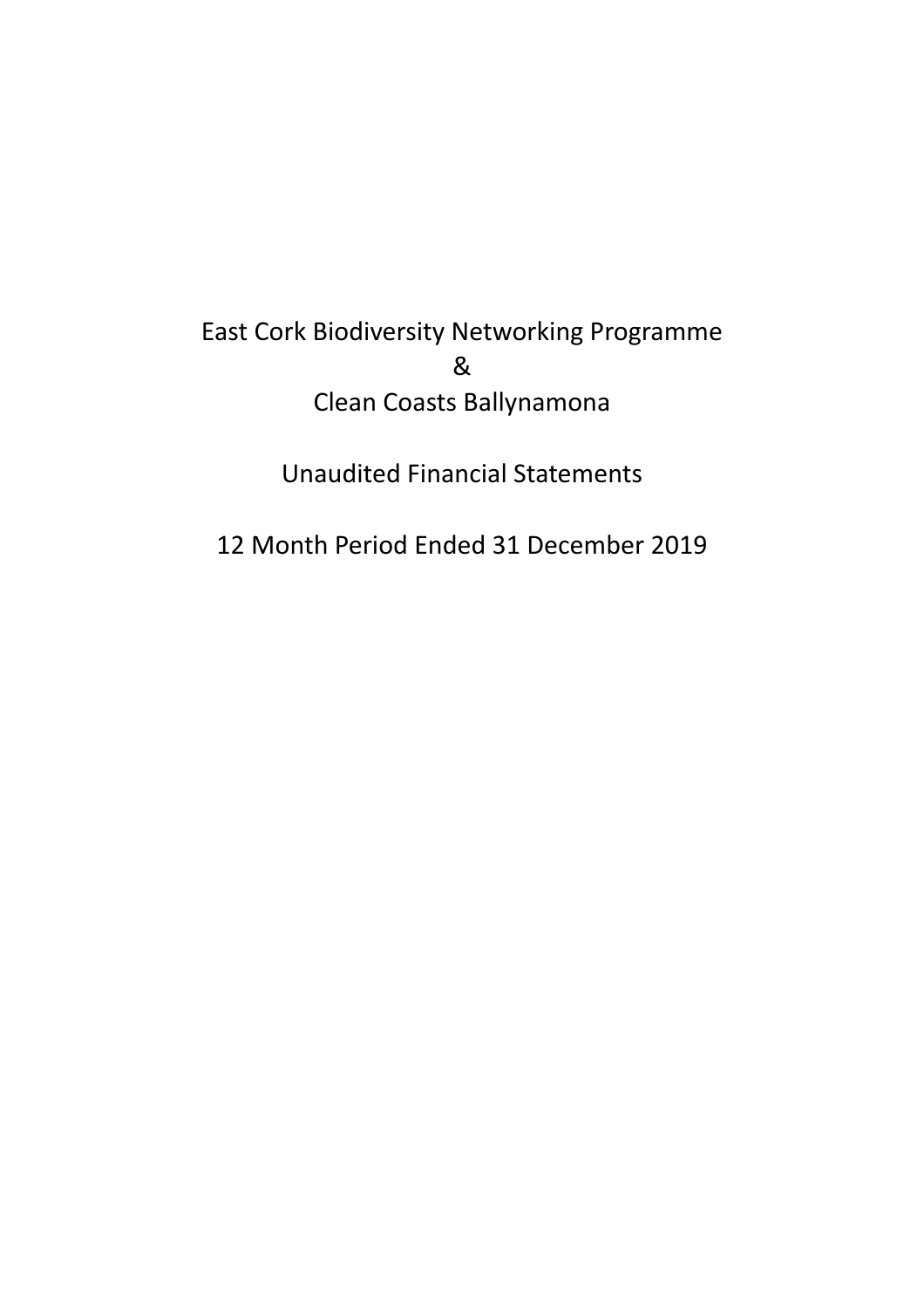# **Contents**

| Reference and Administrative Details, Trustees and Advisors | 3  |
|-------------------------------------------------------------|----|
| Trustees' Report                                            | 4  |
| Trustees' Responsibility Statement                          | 5  |
| <b>Statement of Financial Activities</b>                    | 6  |
| <b>Statement of Financial Position</b>                      | 7  |
| <b>Statement of Cash Flows</b>                              | 8  |
| Notes to the Financial Statements                           | 11 |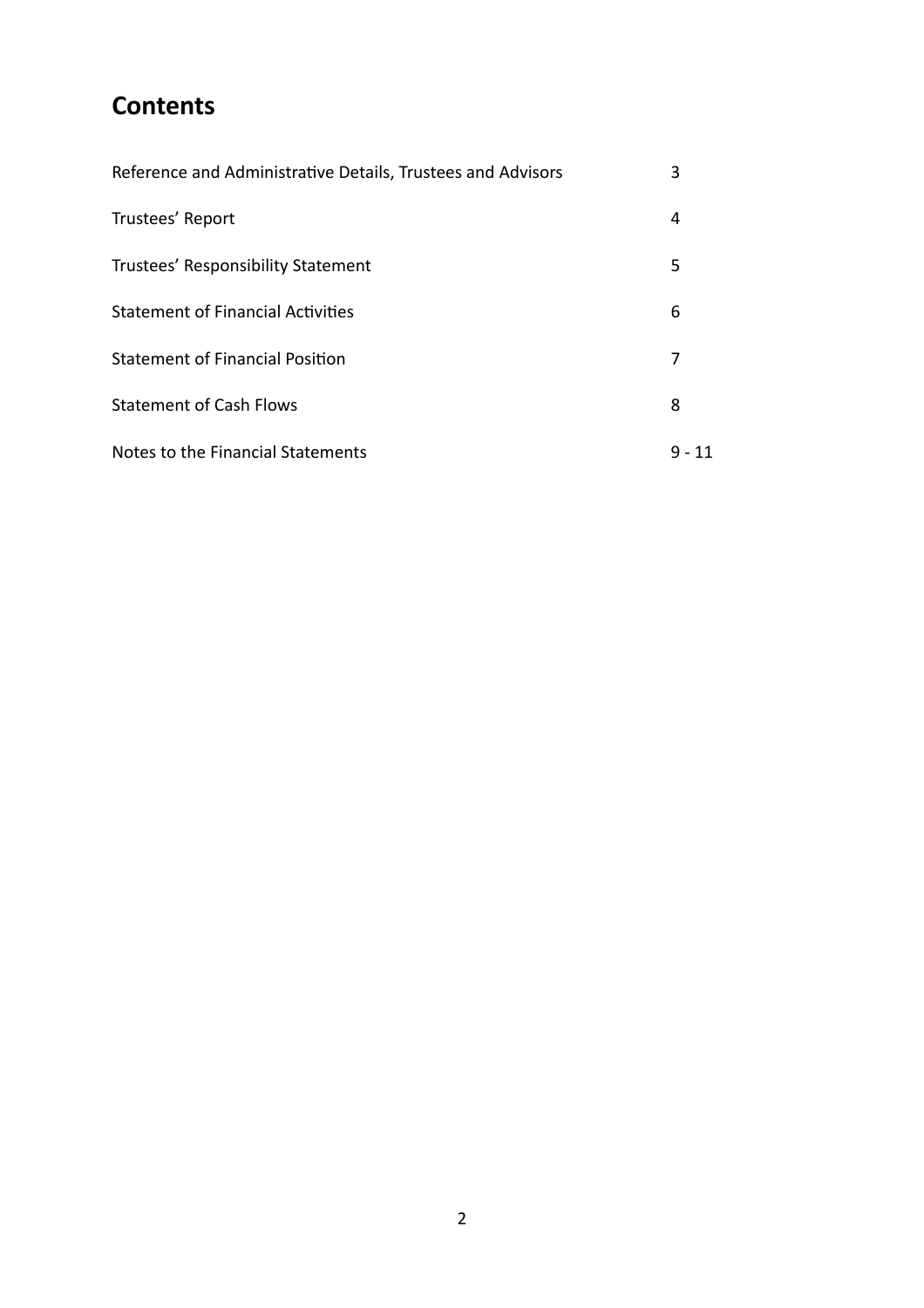### **Trustees**

Cathal Noonan Proinsias O'Tuama

### **Status**

East Cork Biodiversity Networking Programme and Clean Coasts Ballynamona are registered with Revenue as Voluntary Non-Profit Making Organisations

### **Revenue Tax Reference**

East Cork Biodiversity Networking Programme 3590092IH

Clean Coasts Ballynamona 3460559FH

# **Registered Address**

Gurrawn Ballydaheen Off Old Quarry Road Youghal Co Cork P36 EK79

## **Bankers**

An Post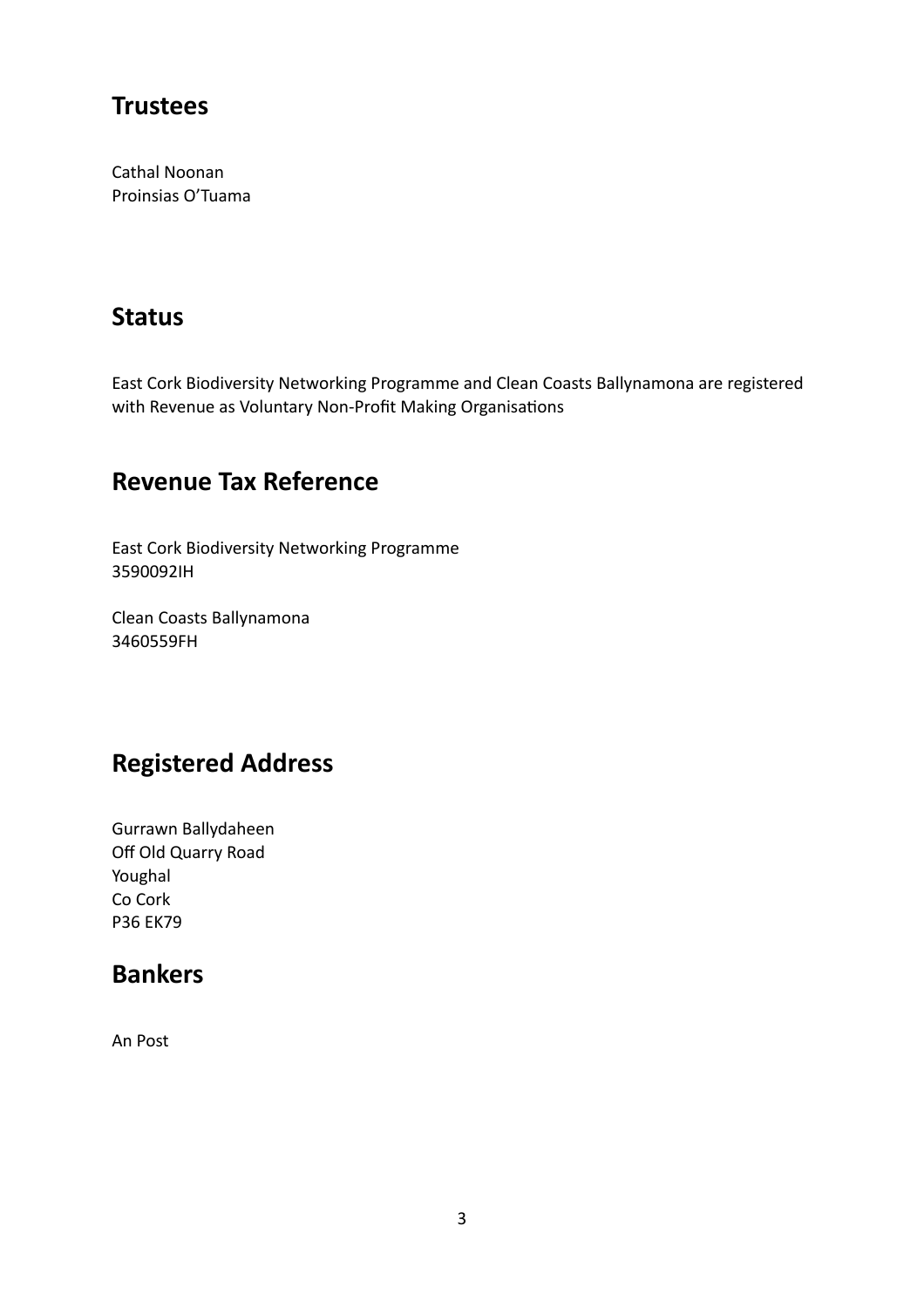## **Trustees' Report**

The Trustees present their report with the financial statements of East Cork Biodiversity Networking Programme & Clean Coasts Ballynamona for the 12 month period ended 31 December 2019.

#### **Structure, Governance and Management**

The organisation is registered as a Voluntary Non-Profit Making Organisation.

#### **Objectives and Activities**

The main object for which we are established is to engage and empower the general public on:

● the coastal care of our marine environment.

● to protect our diminishing biodiversity through meadow management and habitat creation on public and private land.

#### **Auditor**

The organisation is availing itself of the exemption provided for by Chapter 15 of Part 6 of the Companies Act 2014 and therefore has not appointed an auditor.

\_\_\_\_\_\_\_\_\_\_\_\_\_\_\_ \_\_\_\_\_\_\_\_\_\_\_\_\_\_\_

Trans

Carre Domin

Trustee Trustee

Proinsias O'Tuama Cathal Noonan 21 April 2021 21 April 2021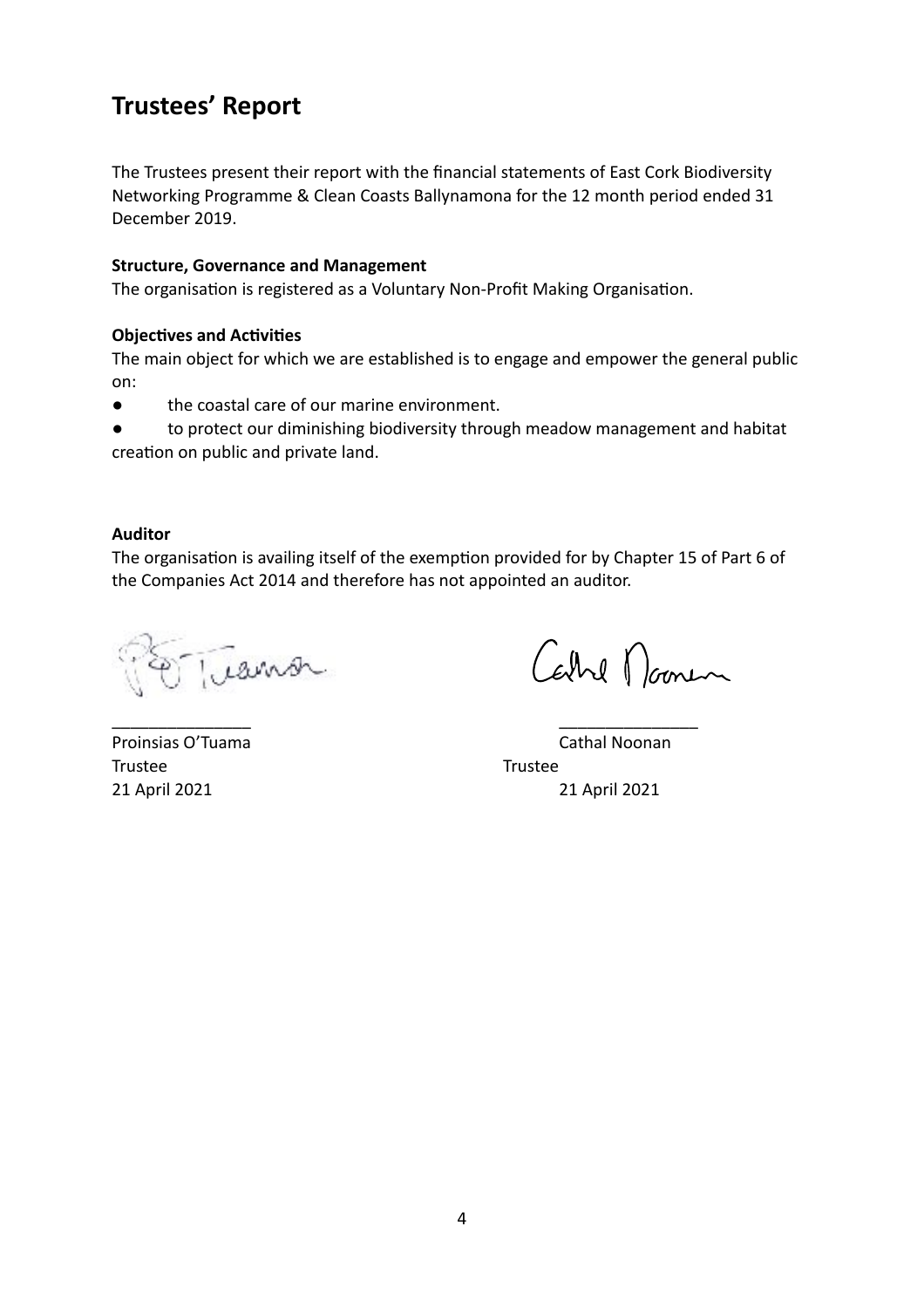## **Trustees' Responsibility Statement**

The trustees are responsible for preparing the Trustees' Report and the financial statements in accordance with Irish law and Regulations.

The Trustees' have elected to prepare the financial statements in accordance with the Companies Act 2014 and accounting standards issued by the Financial Reporting Council and promulgated by Chartered Accountants Ireland, including FRS 102 the Financial Reporting Standard applicable in the UK and Ireland (Generally Accepted Accounting Practice in Ireland) as modified by the Statement of Recommended Practice "Accounting and Reporting by Charities" effective 1 January 2015.

Under Company Law the trustees must not approve the financial statements unless they are satisfied that they give a true and fair view of the assets, liabilities and financial position of the company as at the end of the financial period, and of the profit or loss of the company for the financial period end, and otherwise comply with the Companies Act 2014.

In preparing these financial statements, the trustees are required to;

- Select suitable accounting policies and apply them consistently
- Make judgements and accounting estimates that are reasonable and prudent
- Observe the methods and principles of Charities SORP
- State whether the financial statements have been prepared in accordance with applicable accounting standards
- Prepare the accounts on the going concern basis unless it is inappropriate to presume that the company will continue in operation

The trustees are responsible for ensuring that the organisation keeps or causes to keep adequate accounting records which correctly record and explain the transactions of the company, enable at any time the assets, liabilities, financial position and profit or loss of the company to be determined with reasonable accuracy, and enable the financial statement to be audited. They are also responsible for safeguarding the assets of the organisation, and hence for taking reasonable steps for the prevention and detection of fraud and other irregularities.

Trustee Trustee

\_\_\_\_\_\_\_\_\_\_\_\_\_\_\_ \_\_\_\_\_\_\_\_\_\_\_\_\_\_\_

Proinsias O'Tuama Cathal Noonan Cathal Noonan Cathal Noonan Cathal Noonan 21 April 2021 21 April 2021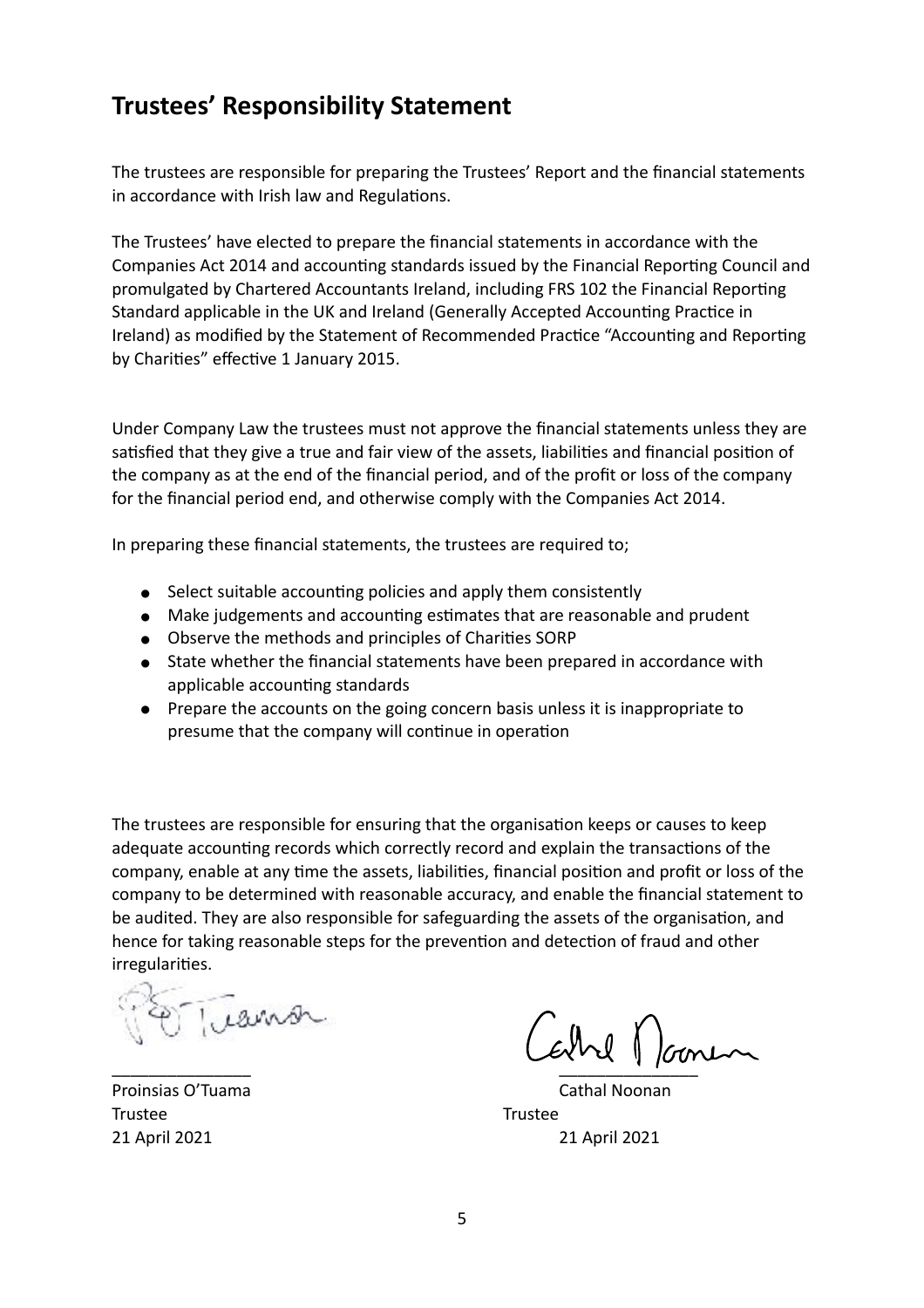# **Statement of Financial Activities 12 Month Period Ended 31 December 2019**

|                                |                | <b>Restricted Unrestricte</b><br>d | <b>Total</b> |              |
|--------------------------------|----------------|------------------------------------|--------------|--------------|
|                                |                | <b>Funds</b>                       | <b>Funds</b> | <b>Funds</b> |
|                                | <b>Note</b>    | €                                  | €            | €            |
| Income                         | $\overline{2}$ | 40,427                             | 1,585        | 42,012       |
| Expenditure                    | 3              | 40,427                             | 1,470        | 41,897       |
| Net Income                     |                | 0                                  | 115          | 115          |
| <b>Reconciliation of Funds</b> |                |                                    |              |              |
| Funds brought forward          |                | 0                                  | $\mathbf 0$  | $\mathbf 0$  |
| <b>Total Funds</b>             |                | 0                                  | 115          | 115          |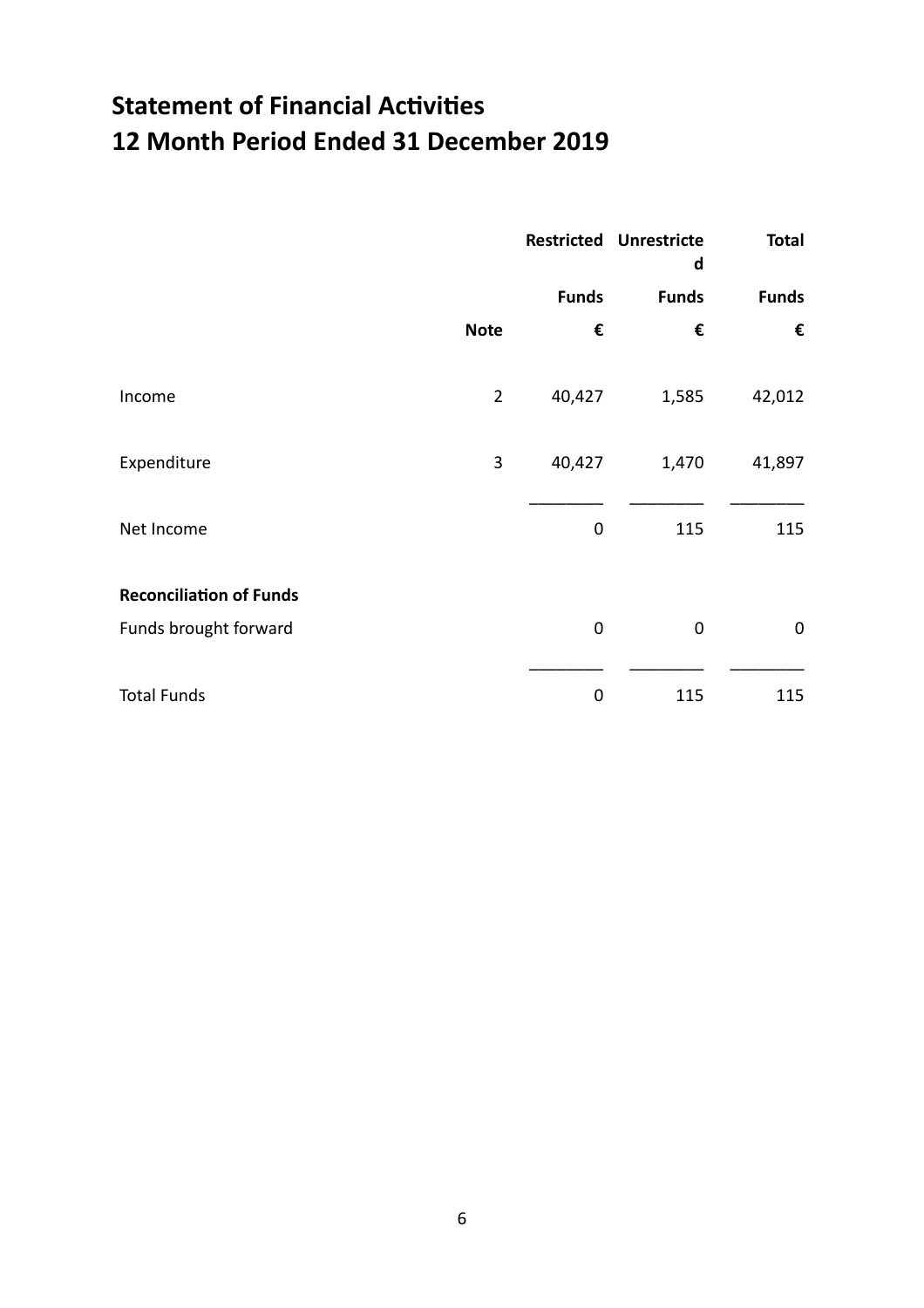# **Statement of Financial Position 31 October 2019**

|                                | <b>Not</b><br>e |           | 2019       |
|--------------------------------|-----------------|-----------|------------|
|                                |                 | €         | €          |
| <b>Fixed Assets</b>            |                 |           |            |
| Equipment                      | $\overline{4}$  |           | 38,750     |
| <b>Current Assets</b>          |                 |           |            |
| Cash at Bank and in Hand       |                 | 2,410     |            |
| <b>Current Liabilities</b>     |                 |           |            |
| Creditors                      | 5               | (41, 045) |            |
| <b>Net Current Liabilities</b> |                 |           | (38, 635)  |
| <b>Net Assets</b>              |                 |           | <u>115</u> |
|                                |                 |           |            |
|                                |                 |           |            |

**Programme Funds**

Unrestricted Funds 115

Portuanor

Cathel Noonen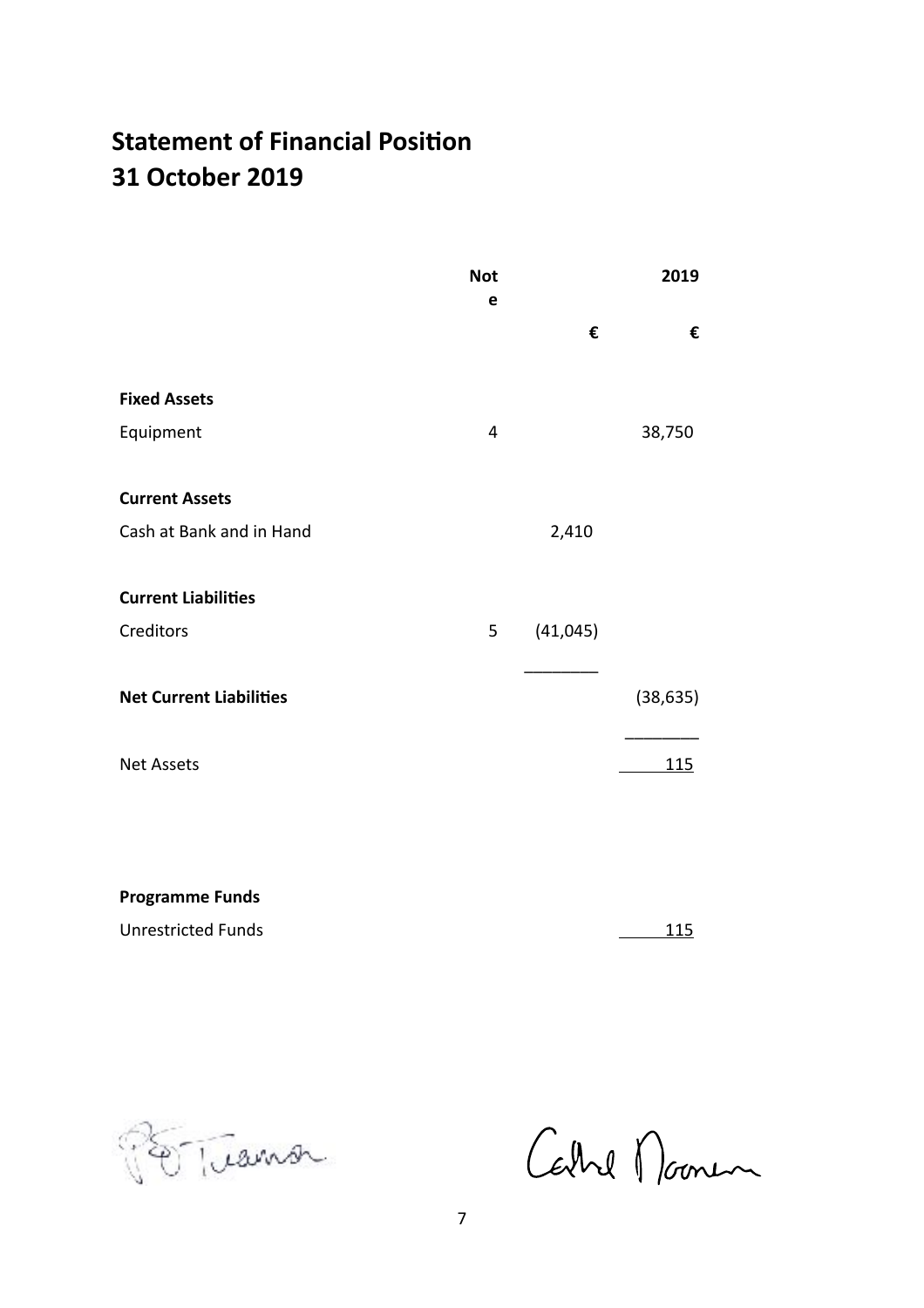Trustee Trustee

Proinsias O'Tuama Cathal Noonan 21 April 2021 21 April 2021

\_\_\_\_\_\_\_\_\_\_\_\_\_\_\_ \_\_\_\_\_\_\_\_\_\_\_\_\_\_\_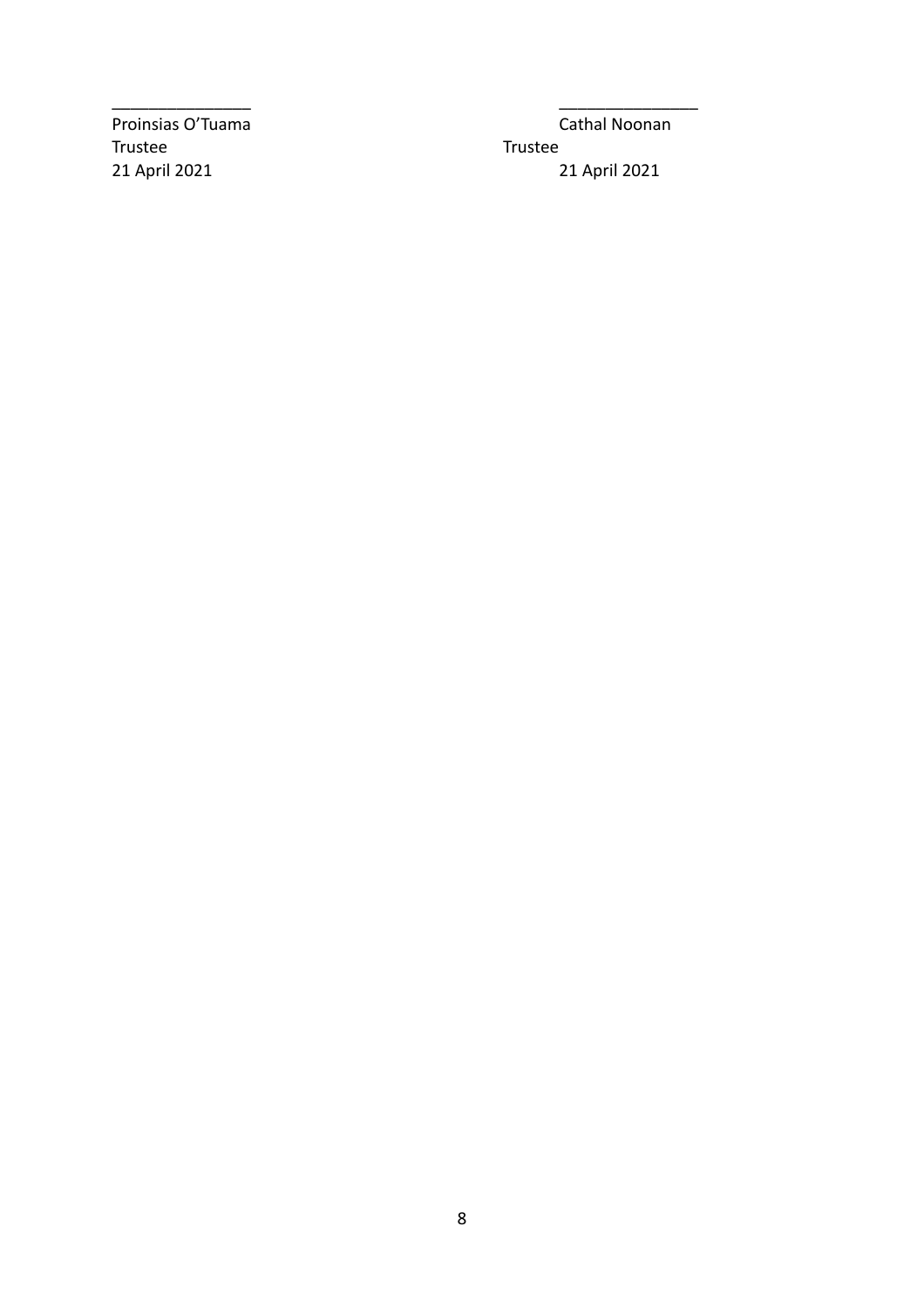**Statement of Cash Flows**

|                                          | <b>Note</b> | €         |
|------------------------------------------|-------------|-----------|
| Net cash from operating activities       | 6           | 41,160    |
| Purchase of tangible fixed assets        |             | (38, 750) |
| Change in cash and cash equivalent       |             | 2,410     |
| Cash and cash equivalent brought forward |             | O         |
| Cash and cash equivalent carried forward |             | 2.410     |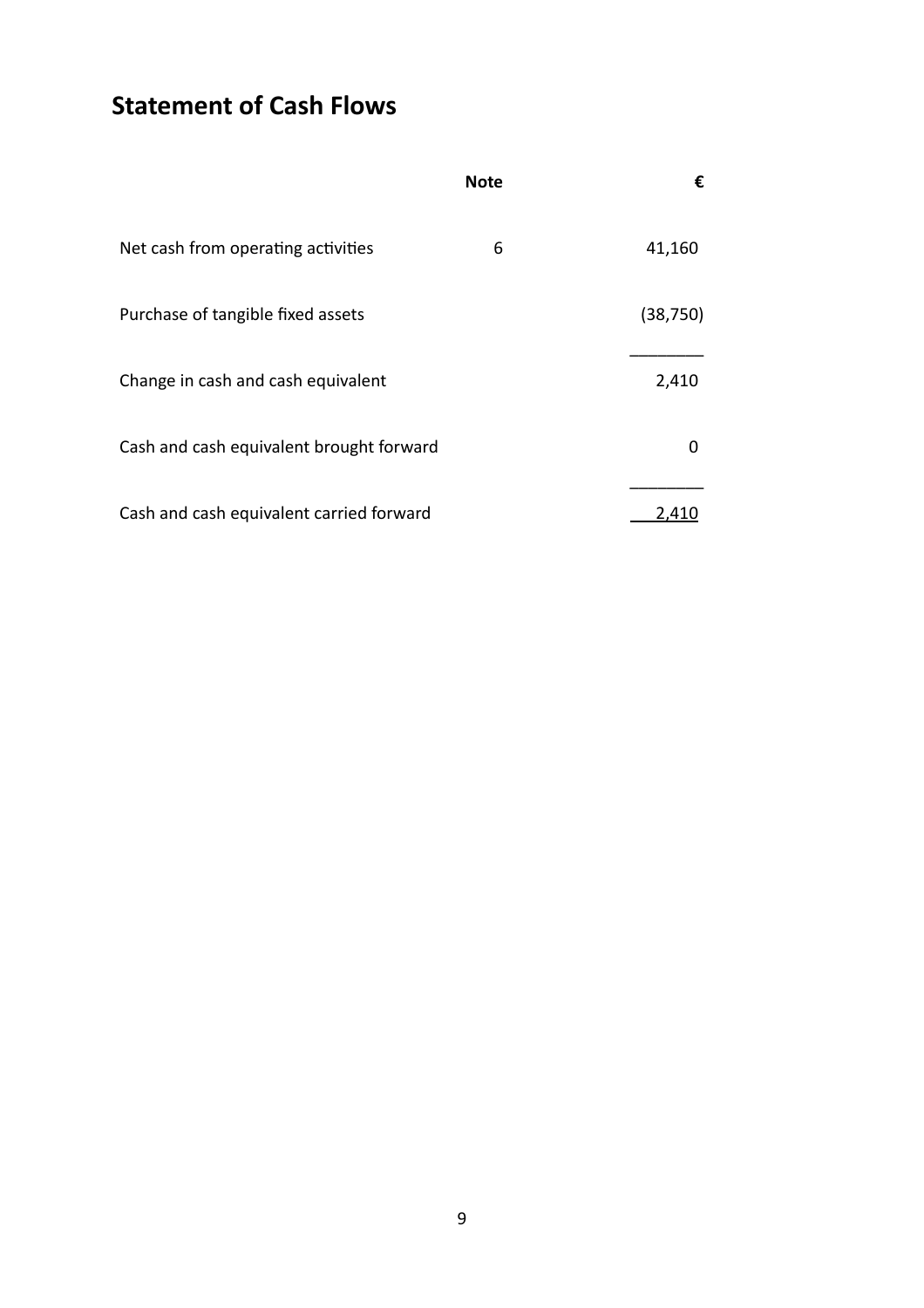# **Notes to the Financial Statements**

### **1** Accounting Policies

### **1.1 General Information**

These financial statements comprising the Statement of Financial Activities, the Statement of Financial Position, and the Statement of Cashflows and the related notes constitute the financial statements of East Cork Biodiversity Networking Programme and Clean Coasts Ballynamona for the 12 month period year ended 31 December 2019.

### **1.2 Basis of preparation**

The financial statements have been prepared on the going concern basis, under the historical cost convention and in accordance with Accounting and Reporting by Charities: Statement of Recommended Practice applicable to community and voluntary organisations preparing their accounts in accordance with the Financial Reporting Standard applicable in the UK and Republic of Ireland (FRS102) (effective 1 January 2015) – (Charities SORP (FRS102)).

### **1.3 Going concern**

The financial statements are prepared on the going concern basis which assumes the entity will continue in operational existence for the foreseeable future.

### **1.4 Income**

Income is recognised in the period in which it is receivable.

### **1.4 Expenditure**

Expenditure is recognised once there is a legal or constructive obligation to transfer economic benefit to a third party and the amount of the obligation can be measured reliably.

#### **2 Income**

|                             |              | <b>Restricted Unrestricte</b><br>d | <b>Total</b> |
|-----------------------------|--------------|------------------------------------|--------------|
|                             | <b>Funds</b> | <b>Funds</b>                       | <b>Funds</b> |
|                             | €            | €                                  | €            |
|                             |              |                                    |              |
| Grant Income                | 40,427       | 0                                  | 40,427       |
| <b>Donations and Prizes</b> | 0            | 1,585                              | 1,585        |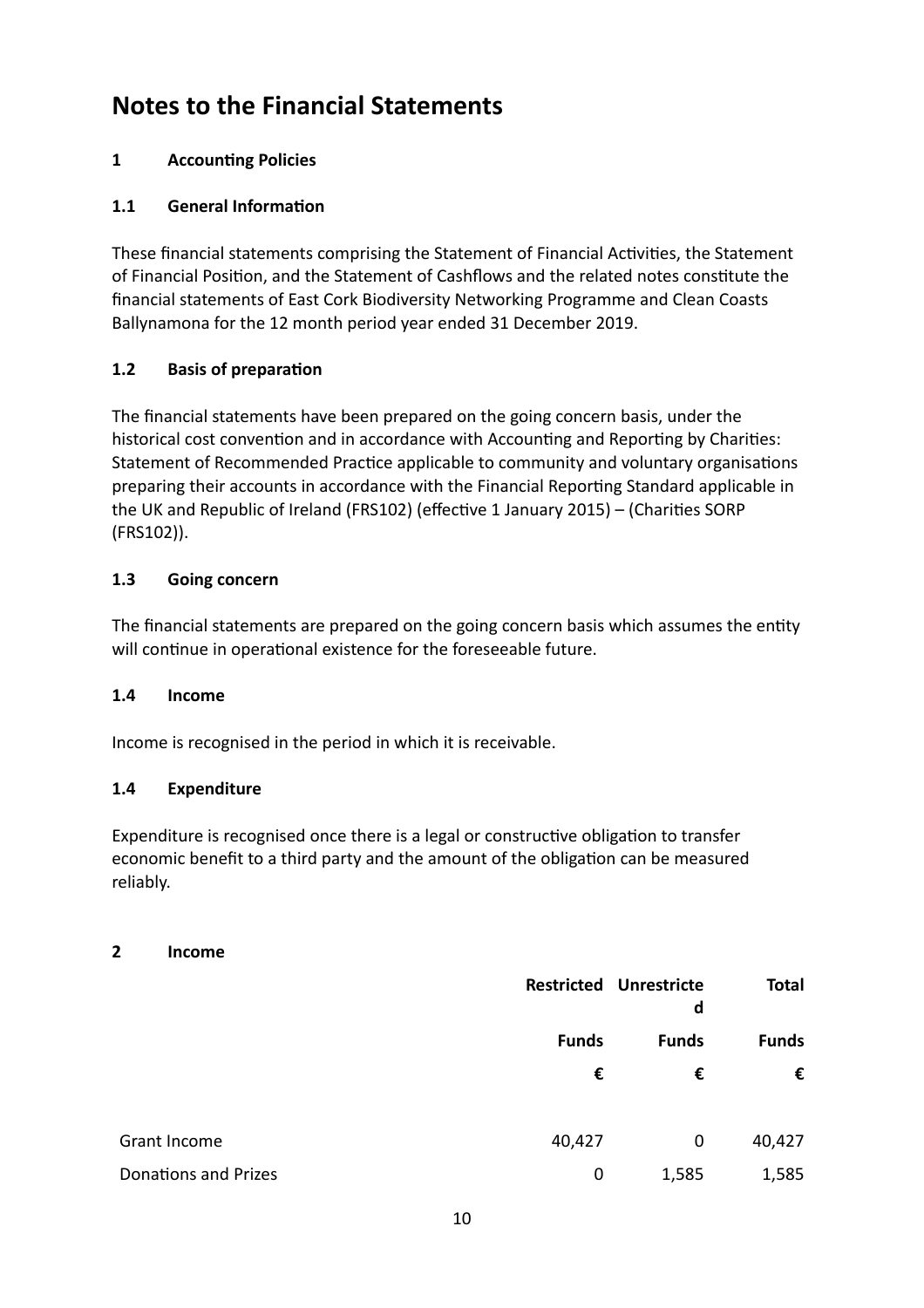| 40,427 | 1,585 | 42,012 |
|--------|-------|--------|
|        |       |        |

\_\_\_\_\_\_\_\_ \_\_\_\_\_\_\_\_ \_\_\_\_\_\_\_\_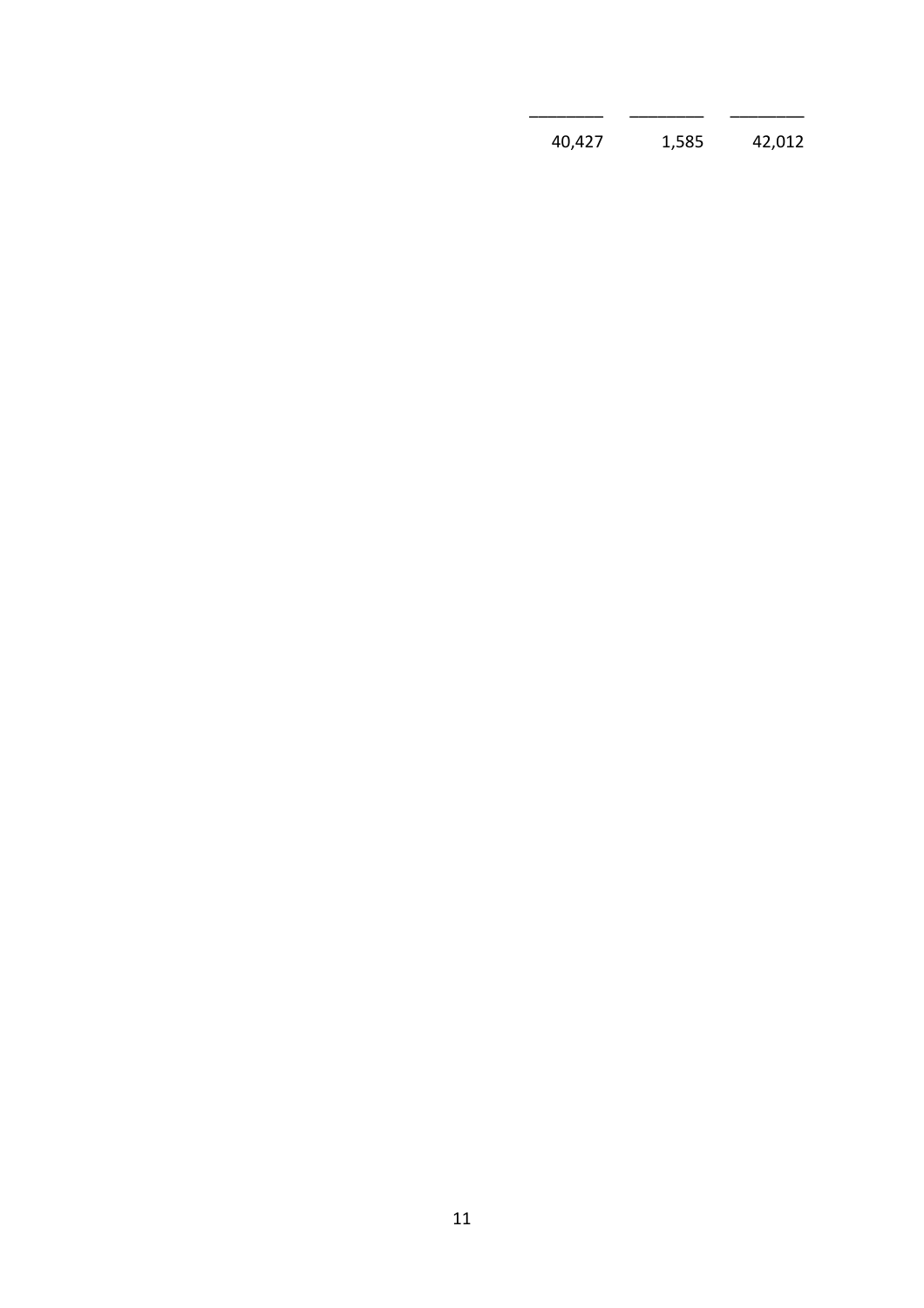# **Notes to the Financial Statements (continued)**

### **3 Expenditure**

|                                    |       | 2019   |
|------------------------------------|-------|--------|
|                                    |       | €      |
|                                    |       |        |
|                                    |       |        |
| Equipment                          |       | 36,591 |
| <b>Equipment Tax and Insurance</b> |       | 1,560  |
| Fuel                               |       | 581    |
| <b>Tidy Towns Expenditure</b>      |       | 577    |
| Internet & PR Costs                |       | 2,045  |
| <b>Meeting Expenses</b>            |       | 276    |
| <b>Books and Stationery</b>        |       | 115    |
| <b>Bank Charges</b>                |       | 69     |
| Security                           |       | 60     |
| Miscellaneous                      |       | 23     |
|                                    |       |        |
|                                    | Total | 41,897 |

#### **4 Tangible Fixed Assets**

|                                  | <b>Equipment</b><br><b>Total</b><br>& |        |
|----------------------------------|---------------------------------------|--------|
|                                  | <b>Machinery</b>                      |        |
|                                  | €                                     | €      |
|                                  |                                       |        |
| Balance as at 1 January 2019     | 0                                     | 0      |
| Additions                        | 38,750                                | 38,750 |
|                                  |                                       |        |
|                                  | 38,750                                | 38,750 |
| <b>Depreciation</b>              |                                       |        |
| Balance as 1 January 2019        | 0                                     | 0      |
| Depreciation charge for the year | 0                                     | 0      |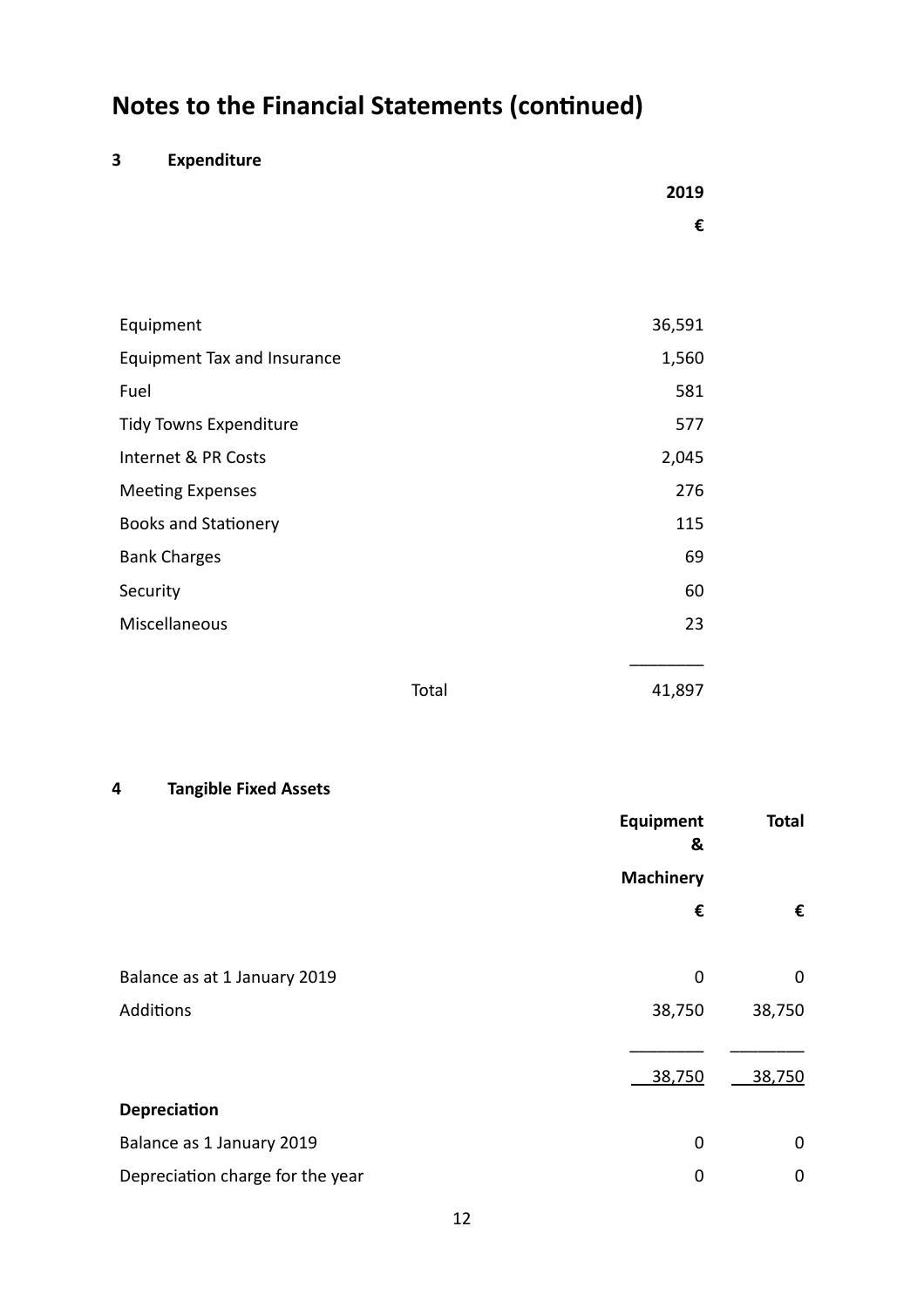| Balance as at 31 December 2019  | $\sim$ 0      |
|---------------------------------|---------------|
| Net book value 31 December 2019 | 38.750 38.750 |

\_\_\_\_\_\_\_\_ \_\_\_\_\_\_\_\_